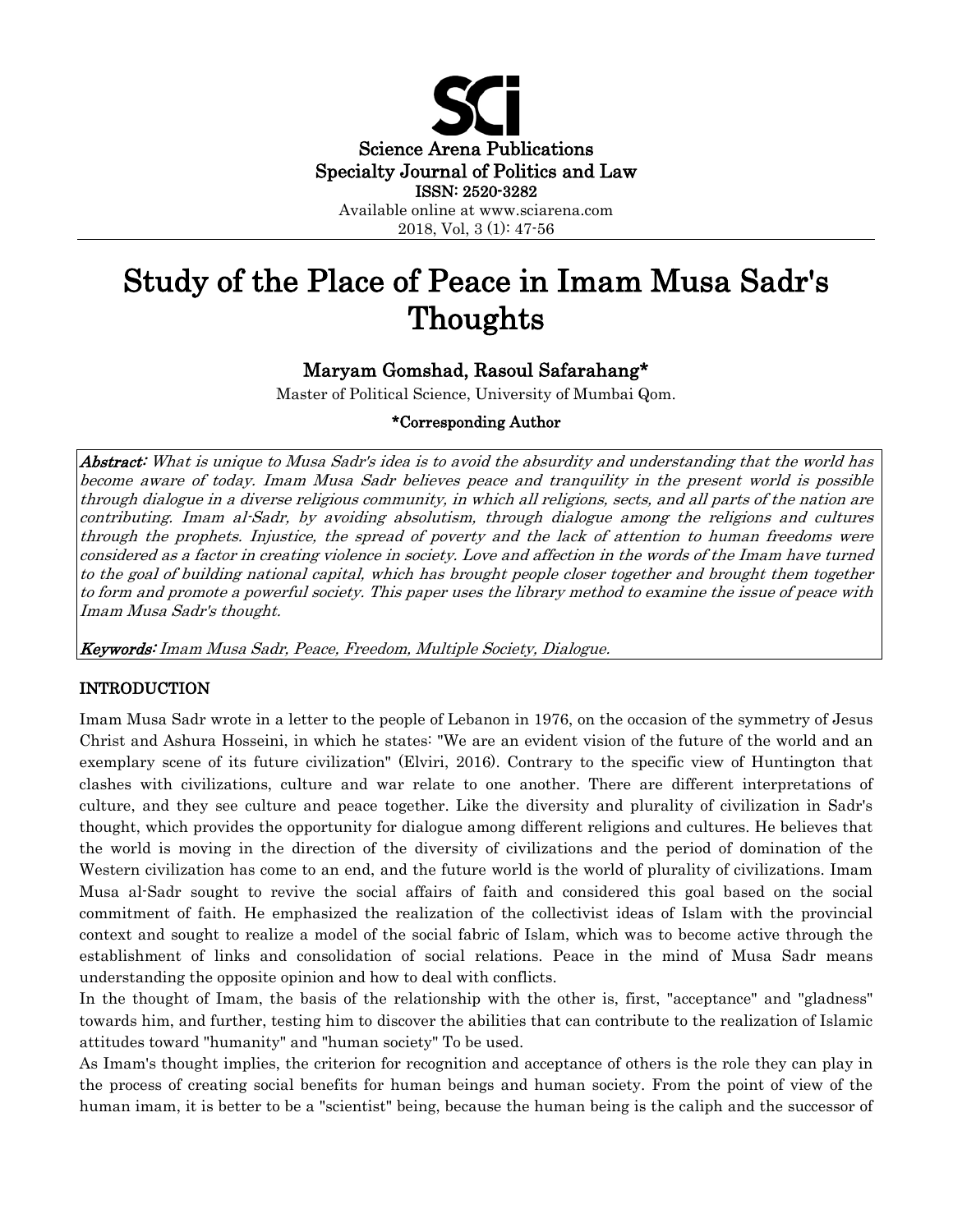God placed on the earth, the keys of the universe are in the possession of him, and the knowledge of the causes and causes has been taught to him, The Lord of the angels prostrated himself to him, and all the forces of creation came to conquer him. Therefore, the only way to reach the main position of man, that is, the position of God on earth, is to bring the potential forces into actuality, to know the world and the forces in it and to discover the laws existing therein. (Farokhiyan, 2016).

Contrary to popular religious ideas that seek to steal the followers, he believes that religious life depends on diversity. He did not use negative sentences at all. Sadr believes that considering the principle of mutual respect, if we can bring together these different thoughts, colors and experiences together and benefit from it for cooperation and cooperation, Sadr believes. People regard each country as one of the important sources of the country that their consent needs to be preserved. It depends on the authority of any country that I trust the other and he is to me. (Firehy, 2016).

Imam Musa Sadr initiated the dialogue first and fore in the Lebanese community, and then the origins of the Middle East and the world began to evolve. "Imam Musa Sadr had a miracle of dialogue, peace and tolerance of heart belief, and was able to infiltrate the Christians. Imam Sadr's thoughts are heavily heeded in the Between Eladian context. Imam Musa al-Sadr, in a statement addressed to the victorious council of Dr. Shariati, read that he was preaching and fasting in the Kabwashi church.

A Muslim Shiite jurisprudent has performed Christian prayers and prayers in the church. It's like having a Christian priest read the sermons of Muslim Friday prayers. Christians in the person of Imam Musa Sadr saw someone who could reconstruct and recite the call of Jesus Christ. The behavior of Imam in the issue of the approximation of Islamic religions and Shiite and Sunni unity has been the same. For example, in a meeting with Jamal Abdel Nasser, he is suggesting that he should commemorate the Friday prayers in al-Azhar. These cases indicate that, if the conversation is with the logic of nature, all religions are accepted. Like the prophets, when they spoke, the general people would be attracted to the depth of nature (Rahimian, 2016).

Question: What is the concept of peace in Musa Sadr's thought, and how did the discourse of Imam Musa Sadr succeed in becoming a model for peace?

Hypothesis: Imam Musa Sadr believes in a kind of people who believe in the values of divine and humanity, in which all social and social contributions are important. The Lebanese community on that day represents a vast society created between religion, religion and various cultures of peace and livelihoods, which created the ground for advancement and social and economic justice. Sadr believes that it is possible to live in a multiplicity society through religious equilibrium. Imam al-Sadr, by avoiding absolutism and accepting another, deals with dialogue among religions and cultures. Injustice, the spread of poverty and the lack of attention to human freedoms were considered as a factor in creating violence in society. Love in the words of Imam has become the goal of building national capital, which has brought people closer together and brought them together to form and promote a powerful society.

## Peace

The main features of Imam Musa Sadr's intellectual and theoretical features are their profound and analytical acquaintance with the Qur'an, the prophetic tradition and the words of the Amir al-Mumeinin, especially the life of the various and infallible infallibles of the infallibles).

Their positions and decisions at various times and conditions, sometimes patience and patience, in another case of sharpness and assertiveness, in a bitter softness and mildness, at another gluttony and inflexible, in a revolutionary time, and in a peaceful and adventurous situation, all and all indications are that Imam Mu'assi Sadr is in the high, divine, and uncompromising ideals.

In choosing the path and route, according to the conditions of time and place, he chooses wisely and purposefully; hence he sometimes considers fighting as jihad, and sometimes he recommends fighting as a revolutionary path. The impatient endeavor of Imam Mousa Sadr to come close to the various Christian and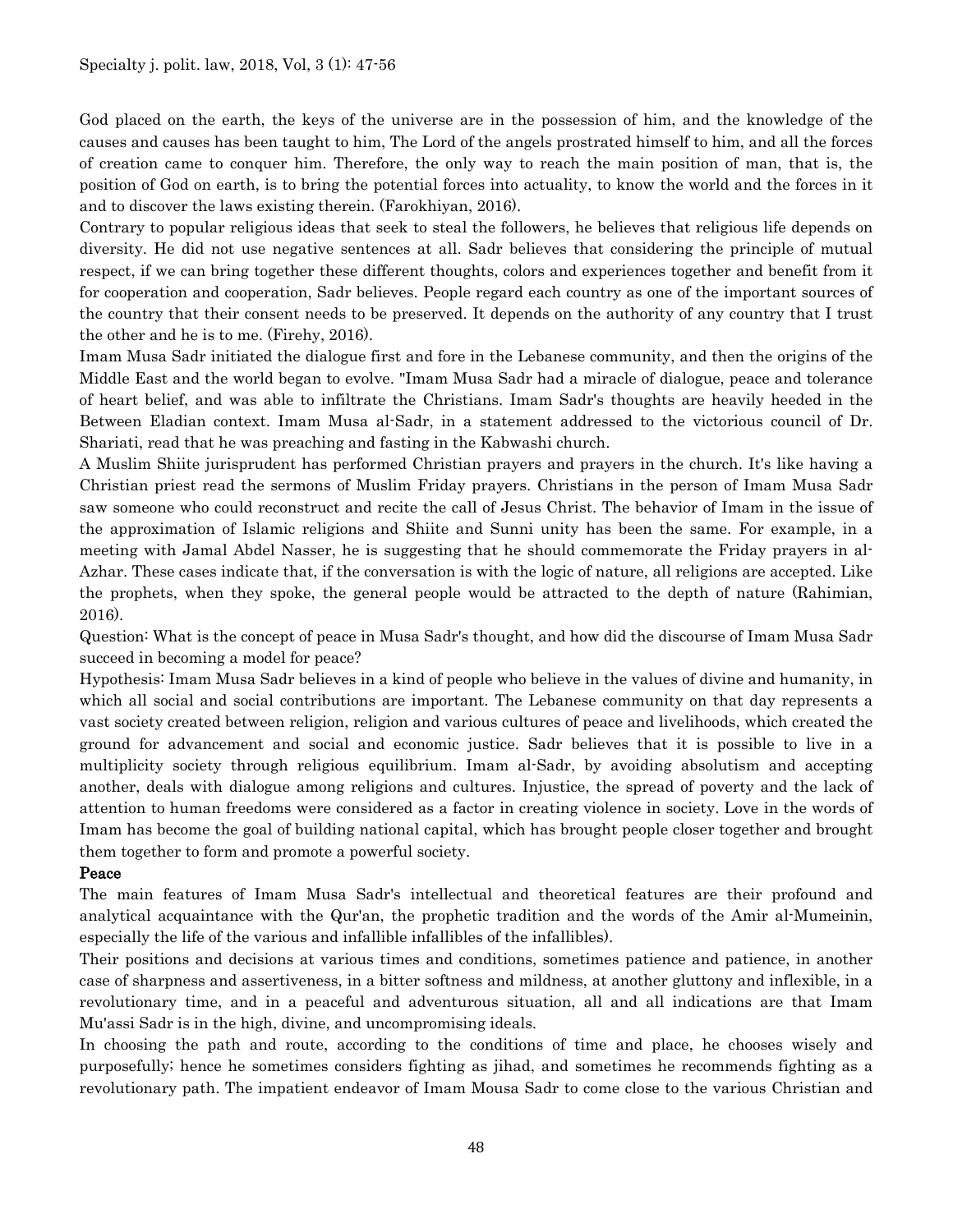Jewish divisions, while preserving all the principles and rules of the law, as they called him "the secret of Lebanon," derive from the adherence to the principles set forth above.

The position of the Imam in the hearts of the Sunni youth and their dignity in the organization of the Movement of Al-Maharruman is another indication of this fact. Undermine and weaken national unity Imam Musa Sadr as a threat to one country and one nation knows and say: "the history of any nation do not show that because of coercion and thus overcome the external enemy was destroyed, until That the people of that country were together and had unity of will and deed.

The risk of divorce occurs when other contempt and disrespect for each other and the denial of the right of the other party are commonplace. " The same point of view, Imam Musa Sadr, considered the basis for the unity and integrity of the Islamic Ummah, and he was struggling with all his efforts. The testimony of lectures, writings and works to the remnants of Imam's meetings with the leaders of the Arab world and the world of Islam and even the elders of the world, as well as according to the great martyr Seyyed Mohammad Baqer Sadr, the unity and integrity of the Islamic Ummah in the present world, the ultimate wish of Imam Musa Sadr and based on the basis of the foot from the circle of theological seminaries, in order to end the "unfinished work of Seyyed Jamal al-Din al-Assadabadi", with the difference that Seyed believed that he should finish it with the leaders and Imam Musa Sadr He believed that he should be with the people and start from the bottom of the job; and b Raising people and, with their backing, led the leaders to unity with each other, and to the good of the people, or even forcibly; to this end, to different countries from northern Europe to south Africa, from east to west, the Middle East and the Far East He began to get acquainted with various nations and nations.

"From Imam Musa Sadr's point of view, one who lives in a particular social environment and is involved with different groups and divisions has to express his thoughts and ideas in practice, and basically many of these ideas are formed on the field of action. If a person such as Imam Musa Sadr introduces the issue of peace, this topic does not mean general peace. General peace means hypocrisy. Peace does not mean that we do not accept any controversy. Is it possible that the two humans do not have any theoretical differences? We have to accept differences, the key issue is how to deal with these differences of opinion and strife? Carl Yaspers, the famous German philosopher, says a very beautiful thing: "Disagreements and conflicts are our human boundaries." We are basically unable to escape. The death and suffering of this category of affairs. The other is conflict and conflict, according to Jaspers, we need to be romantic about how we deal with these conflicts. They say that true religion should be understood from its fruit, not from verbal arguments. The proper religion must serve the people and show the way.

When religion gave fruits, for example, illiterate people became literate, people were disorganized, orderly, poverty and immorality diminished, indifference was removed, then the religion of this society is correct. Imam's speech is that he says that we do not need to argue, we must put religion in the service of society and leave the rest. He believed that the most important aspect of religion was social service, and not theological. He also believes that religion does not automatically isolate its followers and does not call them to abandon social activities and public services. Because approaching God in the logic of religion is through serving the people. Our goal is to promote the standard of living of Shiites, fulfill their aspirations, realize flourishing plans and overcome backwardness (Nasri, 2016).

## Freedom in the thought of Imam Musa Sadr

Imam Musa Sadr, the book of man, has four chapters that each chapter has one of the features Man relates to:

- 1. Man is an objective creature that differs from other objective beings in terms of the freedom of choice; The meaning that his actions and actions are due to his reason and will, although in relative terms;
- 2. Human beings are largely affected by nature and by their creatures;
- 3. The human being is a social entity that is spontaneously interacting with its fellow members;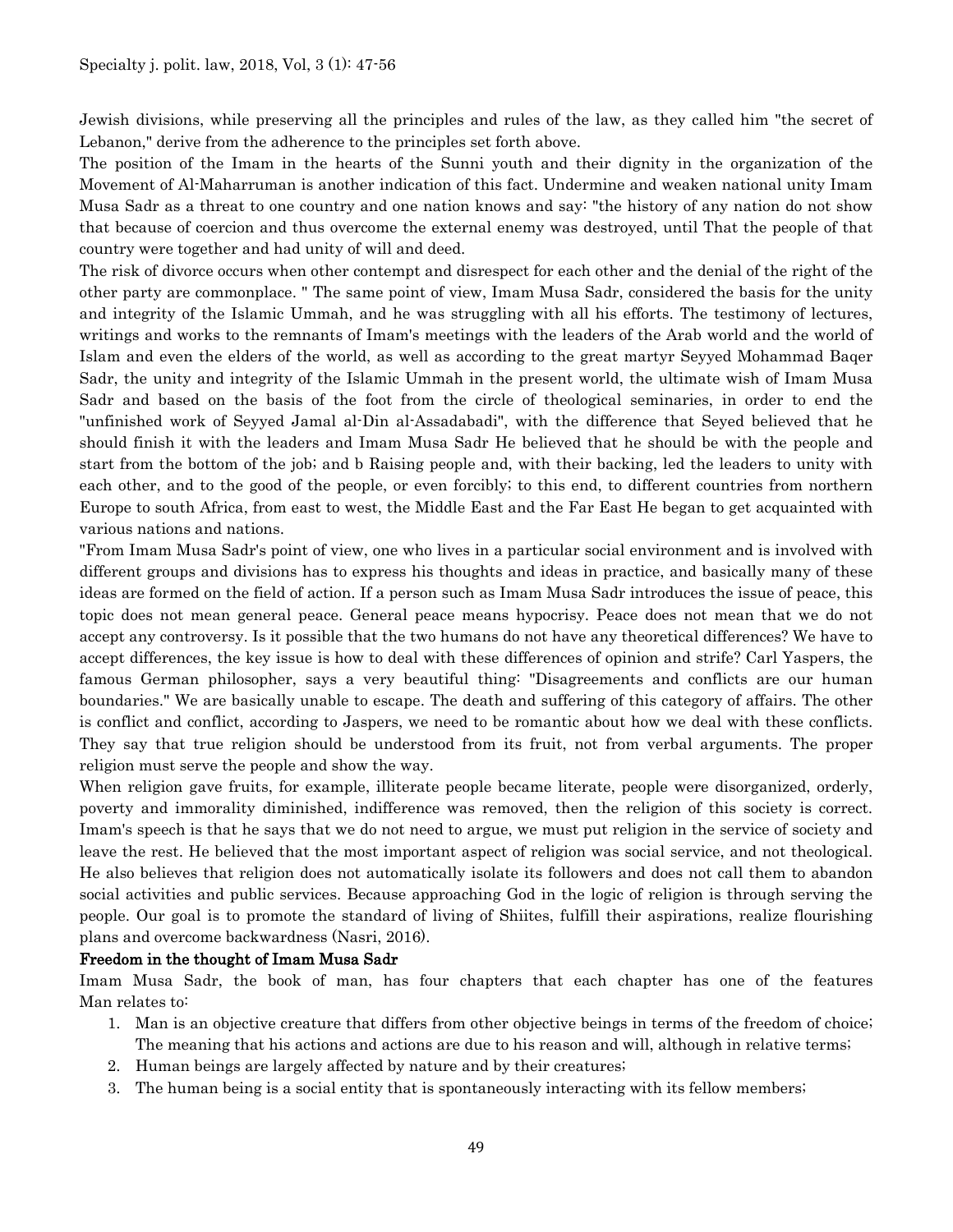4. Man is essentially the creature of God who is the creator of the universe and being. This is his relation to God,

It itself has dimensions that affect the human person and all its links. (Sadr, 2005). He considers the true freedom to be free from external factors and factors of internal pressure, and according to Amir al-Mounīne's narration, "I leave Alshhvat Kahn Hara h" as someone who abandons his lust. Harrany 1404: 88).

He believes: "If we interpret freedom in this way, we will no longer believe in the limit for freedom. Liberty, which fits with the freedom of others, is, in fact, servitude of self and self-love. Freedom, jihad is the same great jihad that was considered by the Prophet; jihad with his own self for liberating the lusts; against the jehad asghar, which is jihad with foreigners. Freedom is the supreme way to flourish the capabilities, capacities and talents of the community, and such a right is freed "(Sadr, 2005, p. 24 and 25). Freedom is the foundation and source of all abilities. The lack of freedom makes individuals and societies subject to the limits imposed by the looser of liberty, and people are subject to limitations. For Sadr, when we try to prevent the rebellion of this devastating force with the force of our faith, we are in fact defending the ability and dignity of man.

"Imam Musa Sadr is the representative of the Shiite civilization in contemporary times, and Sadr is important because he believes in the anthropological foundations of the Ahlul-Bayt school. Sadr has focused on anthropology, liberty, dignity and human choice. He recognizes, with his human look to the community and social institutions, the many examples of the social freedoms that are necessary today for human life. Freedom of speech, freedom of opinion, freedom of the press and media, political freedoms, elections and all kinds of political and social partnerships. One of the key points of Sadr is belief in organized and organized thinking in social activities. He is believed to be a kind of government of people who are considered to be divine and human values, in which all the votes and social contributions are respected and beloved. "The great emphasis in the Lebanon on that day reflects on the historical mission of today's multifaceted community, which, by presenting a successful model, suggests that religion, religion, and various civilizational origins do not contribute to the peace and livelihood and the creation of a righteous community. With progress and social and economic justice. Finally, it can be deduced that Sadr has a state of governance, institutions and freedoms in such a way that: the social has a democratic and democratic view (Farokhiyan, 2016)."On the basis of such a structural attitude and a kind of social dimension of man in the thought of Imam Musa Sadr, the issue of" human freedom "is important. In particular, the issue of "freedom" contributes greatly to the level of human effectiveness and humanity, and forms the core of all human institutions and organizations. In this sense, the ability of the human community to do anything in terms of the meaning and concept of freedom in that society has a structural relation. Obviously, Imam al-Sadr does not neglect this important issue as well as the key to the performance of the human community. He says that freedom is the best tool for the exploitation of human existential forces. In a society that is not free, man does not have the power and if he does not have freedom, he can not use all his forces and heal all the blessings. Therefore, freedom is the best means of utilizing the forces of the individual to serve the community and a sign of respect for human dignity and human happiness, while the lack of freedom is a sign of suspicion of man and diminishing his dignity. "(Beheshti and Moridi, 2016)

#### Indulgence with another

Imam Musa al-Sadr, at the time of entering Lebanon, promoted the message of tolerance to another. And he gave a message to the future. The symbiosis between Muslims and Christians was only possible with tolerance. "Lebanon is familiar with the tolerance and symbiosis of Muslims and Christians from the distant past." He sees peace and tolerance as a sign of faith that all religions believe in. " Indulgence is a religious duty that all the heavenly religions believe in it." "We deduce a more vital interpretation of tolerance with Imam al-Sadr, which is the elevation of the status of the power of brotherhood in a single homeland through love and affection. Today's world, more than anything else, needs to raise the position of man, and the word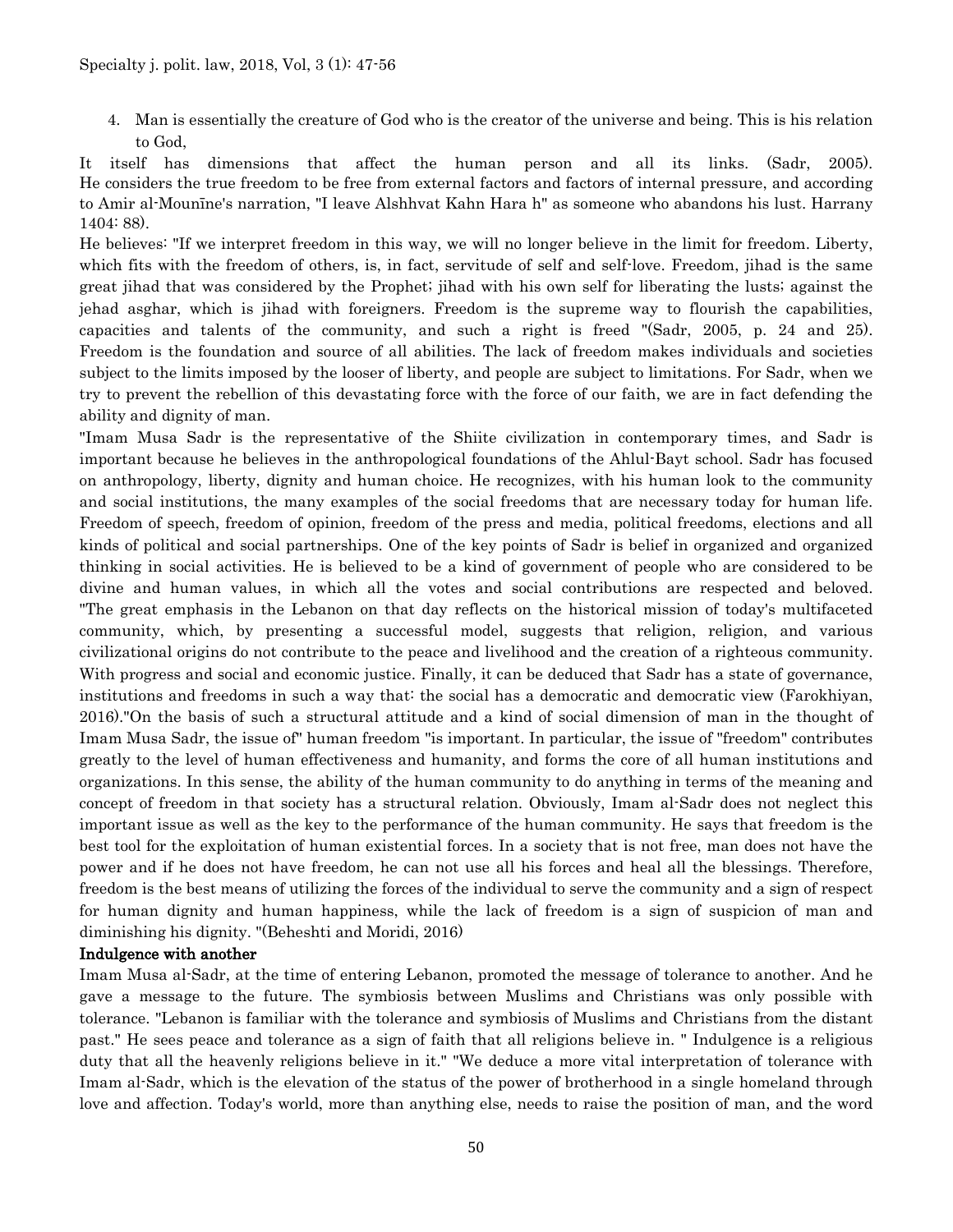that returns humanity to man, because violence and prejudice and racism in societies are increasing or destroying human beings. Hence, tolerance in the words of the Imam, in various words, is aimed at building national wealth, bringing people together and bringing them together to form and promote a powerful society. Imam Musa Sadr states in the sense of tolerance and understanding of others who are different from the outlook of the future and the consensus in the unified civilization: "We, Muslim and Christian compatriots, want to live together, in spite of everything that has happened in the near past or Far away and despite any bloodshed and destruction that has taken place. What happened was not the result of our deeds and our will. We condemn it and insist on coexistence with each other in the homeland, and we live with our desires, our values and the mission of our civilization "(Sadr, 2016).

Nasiri puts forward the roots of peace from the perspective of Imam al-Sadr in two respects, looking at himself and looking at another. He poses absolute self-esteem. One of our fundamental problems is that when we consider ourselves absolute, how can we have peaceful behavior with our closest ones? The important point of Imam Sadr is that we should not regard ourselves as absolute and infallible. The "other" debate is also very important that Western philosophers are thinking about it today. In Imam Musa Sadr's intellectual poetry, his view of the "other" is very important, and it is controversial. In the foundations of Islamic anthropology, rights are considered to be human, but not all do so. Imam Sadr believes in human rights. Many other elders also accept human rights, but they are not obliged to accept human rights. Disagreements arise here.

The significance and the value of Imam Musa Sadr is that he believes in these anthropological fundamentals based on the Ahlul-Bayt school of thought, and he is trying to make them practical. The important point is that the acceptance of the dispute is compatible with peace, and has repeatedly emphasized this on the field of practice of Imam Musa Sadr and taught it to the youth. Imam al-Sadr has repeatedly emphasized that we should not expect others to think like us and act like us "(Nasiri, 2016). "Imam Musa al-Sadr not only recognizes the difference, but also recognizes that he is helping people, unity and harmony, so that they can be together and, by collective effort, perform the duty of God's succession and fulfill their divine mission Take over. From their point of view in the international community, we must accept the difference of opinion and opinion and make it an ideal of perfect perfection, which facilitates the process of familiarity, cooperation, progress, solidarity and unity. This difference, or better, is manifested in this diversity in the human body as well as in the image of Islam from the universe. In fact, achieving peace is impossible without the coordination of cultural efforts and without achieving a unified approach. Also, if we want to reconcile all processes, we will not be able to reconcile the processes and components of the process "(Farokhiyan, 2006).

What is in the thought of Imam when interacting is acceptance and optimism about another. It recognizes the role and influence of human beings in human society and makes it possible for human excellence and understanding of others to be made possible through the increase of human science and humanity.

"From the point of view of the Imam, it is necessary for human beings to be a scientific materialistic being according to their existential mission, since the caliphate and God's successor is placed on earth, the keys of the universe are at hand and the science of causes and causes He has been taught, so proud of the Lord of the angels, and all the forces of development have conquered him.

Therefore, the only way to reach the main human position, that is, the place of God's succession on earth, is to build potential forces in order to become aware of the world and its forces, and to discover the laws in it "(same).

#### Multiple society

Imam Musa Sadr believes that all the components of the universe have great balance and convergence, and considers the small particle that the air passes over it, due to the convergence between particles and air, and in the explanation of such phenomena as wind, electricity and whatever is on earth, it emphasizes the principle of convergence (Zaher, 2000, p. 462). Meanwhile, he does not regard the human body as an exception to this rule. He believes that the human body is also part of this universe, and there is a remarkable convergence between the organs of the body from the hands and the clefts, the eyes and faces, the convergence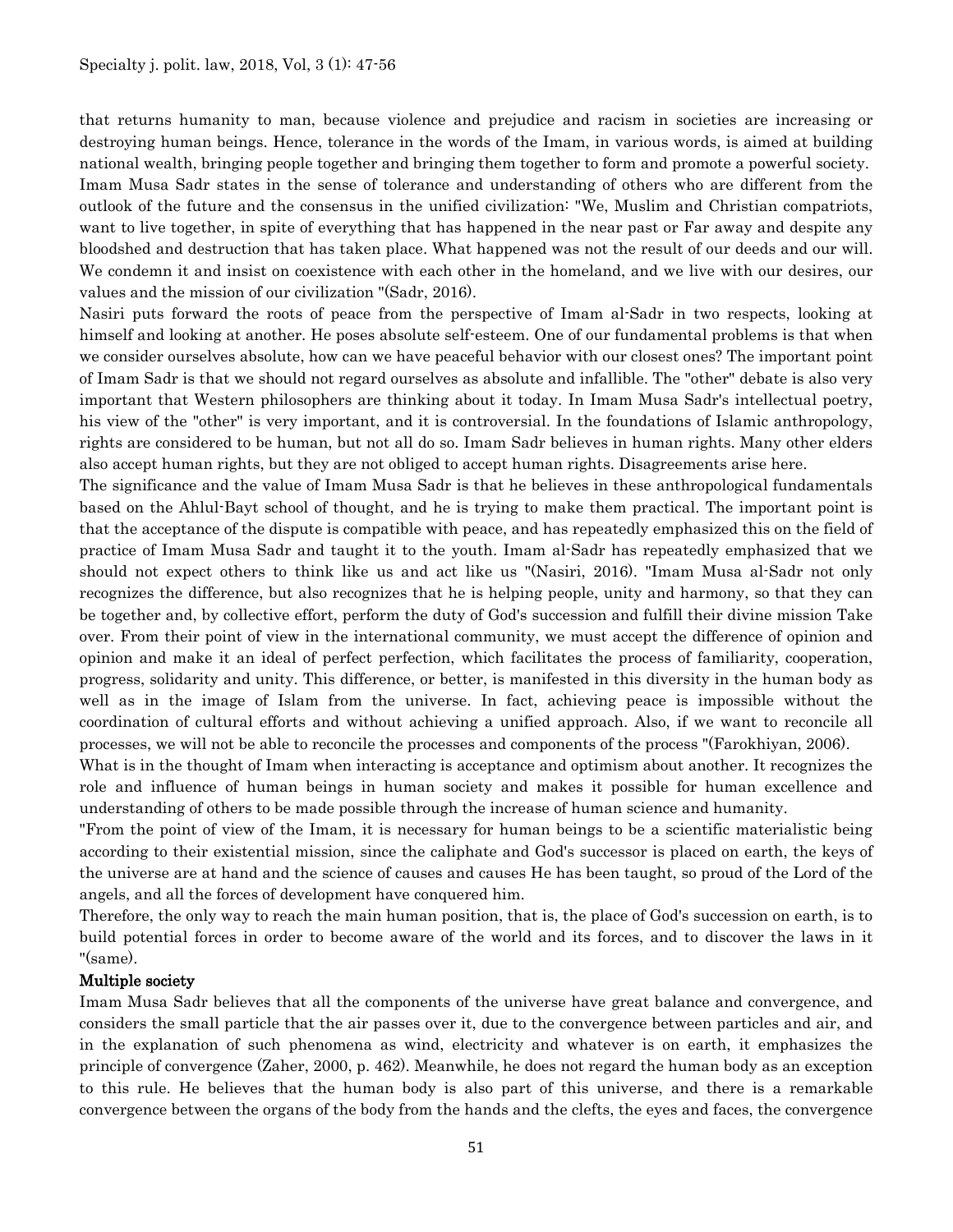of these components with each other, man It forms. Therefore, convergence among humans is essential and a fact that is obligatory (Javadi, 2016). The Lord of the universe has sent a religion in order to perfect human beings in this system, which is fully in accordance with the rules of being; that is, observance of halal and haram in religion is in line with the facts of the universe. According to Imam Musa al-Sadr, if a person wants to be influential in the world, he must obey the divine law.

If human endeavor only fulfills the needs of its body, it will be subjected to the influence of the material world and will not be able to be effective in the universe and become the caliph of the Lord on earth (Sadr, 2012). In other words, God, as the Creator of the Being and the Sustainer of Religion, in order to bring man to his fullest worth, has drawn a religious method in which, in the light of this, human beings are linked with the Being. So the prophets coordinated the movement of man with all being (Zaher, 2000, p. 1, p. 117). Given the fact that man is one of the most important parts of the universe, the struggle for greater convergence of human beings with each other is in the direction of harmonizing the components of the universe, and this helps in great harmony. Hence, he believes that the man as he gets finer and ascends, he will increase with others and the more he descends, he will farther away from others. Also, the most honorable goals are the goals to bring people together (Sadr, 2005, p. 40). After expressing the fact that the entire developmental world is organized on the basis of convergence, the arbitrary action of man must also be within this framework in order to be in harmony with the evolutionary world. Therefore, any human action that is not in this direction and not in harmony with it, you will not recognize it. Consequently, such efforts that do not serve humanity and goodwill for humankind do not hold the universe on its own, but despise it and despise it (Sadr, 2012 A).

"From the Firohi point of view, we can find the religion of living in a diverse society. That is, theology has to live with others and accept others. Fiery considers a diverse society as a specific social and political entity that is composed of different linguistic and religious groups and has a mosaic. In the view of this thinker, within these political units there are certain cultural and political gaps, and existing subcultures each have their own interests and demands that can not be combined (Firohi, 2016).

Fayori believes that in the social sciences and political science there are two common images of the relationship between religion and society: it must be captured by sectarianism, which is the result of religious violence, or it must accept secularism that privatizes religion and intrudes into homes and public spaces Get rid of religion. Therefore, too much reliance on sectarian beliefs and interests that specialists considered dangerous to be secularized. They believed secularism was violent, but its violence was less than sectarianism, and it was advocated. Therefore, in secularism, religion is suppressed in the public realm. "

"From the viewpoint of Firohi, Imam Musa Sadr, he believed that he should have reached the third path that transcended the duality of sectarianism and secularism. In this new way of being religious, but not sectarianism is democracy, but secular democracy is not. This non-recurrent democracy is now called "associative democracy" or "agreement". In this theory, religion is not religious, and democracy is not a majority, but a quota. Feirohi believes that we can not overcome this dichotomy, we can not understand the third solution. "It is possible to deny sectarianism and secularism, and besides it, we will reap the benefits of religion and its positive results without affecting the negative effects of sectarianism and the collapse of societies." From Feira's point of view, Sadr strongly accepts plurality on the one hand, and accepts religion on the other hand, and we can not communicate in our own society with our very own languages, which have a very low religious standard. While the Imam moves the debate into global coexistence. If the multiplicity of the difference leads to a separation or weakness in society, then it is undoubtedly a threat to the country, but if this plurality ultimately leads to the exchange of education, experiences and civilizations, it will be a force for the country.

Contrary to popular religious ideas that seek to steal the followers of each other, he believes religious life depends on diversity. He does not use a negative statement. He believes that if we can bring together these different ideas, colors and experiences together and use it for cooperation and cooperation, it is the same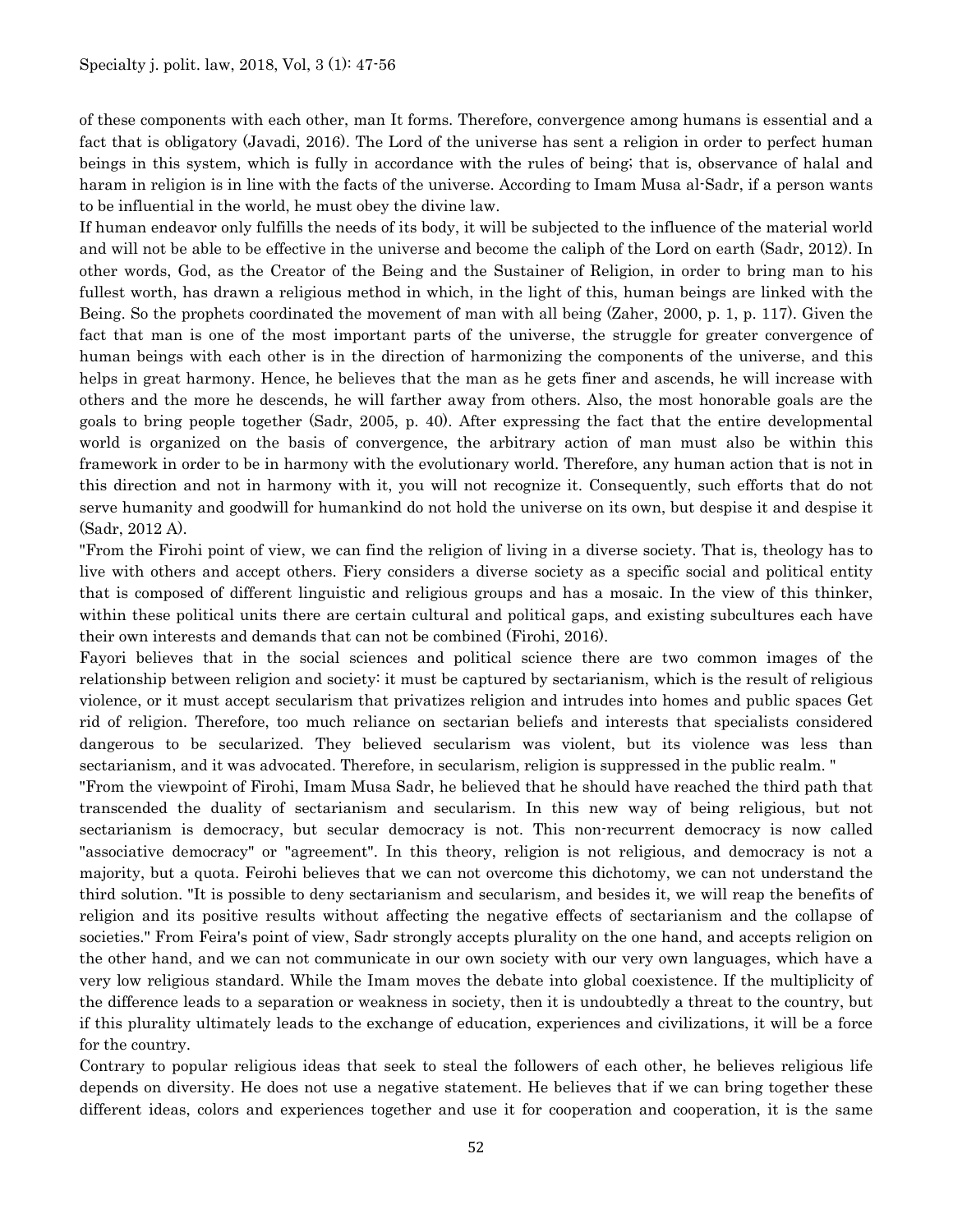respect for the principle of mutual respect and that no country has any source other than its people and must maintain it with the consent of the community. And he believes that the authority of the country lies in the fact that I trust the other and he is to me "(Fīrohi, 2016).

Leading the acceptance of pluralism and religious equilibrium is as follows: "In fact, I respect all the parishes, sects, religions and gatherings that are formed in the name of religion, and in my opinion, there is no other than sectarianism. There are now three slogans: secularism, sectarianism and religious moderation. We call religious equilibrium. religious and faith in Allah, that Allah is All. "(Same). According to Elliwari, acceptance of pluralism does not mean to spark disputes, but requires collective identity and collective labor, social convergence, and acceptance of plurality and an attempt to converge with them. "Everyone thought that the existence of different sects in Lebanon and the organization of the affairs of these sects led to the weakening of national sentiment, he looked at the problem with a narrow hatch. We believe that the existence of various organized sects, the starting point of cooperation and the gates of civilization, have come to light on the achievements of billions of people in this age and ages. " (Elvira, 2016). "Along with the plurality of cultures and religions, Sadr sought the achievement of social capital, which, in spite of the cumulative distinction of a single entity, all of which together promote national and human solidarity" (Javadi, 2016).

The need for dialogue

"Sadr knows only the way of communication with those who are against us. Imam Musa al-Sadr believed that he was not harmed in his religion, and this is a special understanding of religion. They believe that when we talk about the logic of dialogue, we must pay attention to it. The logic of conversation is different from monologue; the logic of conversation is that I intend to learn from you. According to Imam Musa al-Sadr, followers of other religions and differences are the agents of cultural co-operation and the achievements of billions of people from human beings who must use these achievements. " (Nasiri, 2016).

"Imam Sadr moved to a technique for dialogue. The main and basic principles of his thought were related to the reading of "social Islam." Imam Sadr believed that religion came to serve humans, and a religion that could not bring justice and prosperity to mankind and did not achieve social morals. Imam Sadr in his thoughts and actions takes religion out of purely individual and political levels and states that religion has not only been revealed for prayer and pilgrimage or the establishment of an Islamic state, but to serve the people. Social wisdom provides a great deal of dialogue in the understanding of Imam Sadr, because this discourse can be criticized, and a narrative is also capable of being evaluated. Therefore, without this narrative putting his thought into the social context, he does not find it possible to become an effective discourse.

In addition to the technique of social religion, Imam al-Sadr moves toward "margins" in order to obtain the possibility of reformation in thought. Imam al-Sadr, in spite of the stereotypes in all matters of Shi'a, talked about justice and imamate to infallibility, absenteeism, pilgrimage of graves, and other sects and religions. On the other hand, during his lifetime, he tried to consider, in addition to the Shiites, groups such as women, orphans and deprived people. If there are such strata and classes in society, dialogue will not take shape and they may move towards violence and radical measures through silence. Imam al-Sadr, empowering marginal groups by helping these groups and giving them various training. Imam al-Sadr had a great deal of creativity, so that during his activities, he created parties, parties, meetings and conferences. His way of working was collective activities addressed to all groups. Establishment is one of the main techniques used by Imam al-Sadr and using the collective and organizational methods of the process of achieving understanding, understanding and creating social efficacy (Javadi, 2016).

"Sadr was a human scholar among the people, and emphasized the wisdom in the process of dialogue and intellectual thought. For Sadr, while conversation with scholars and social activists was important, he emphasized the results of the dialogue for the particularly deprived citizens. In fact, in all the works of the leader of Sadr he can look at the streams of wisdom in order to improve people's lives. He established a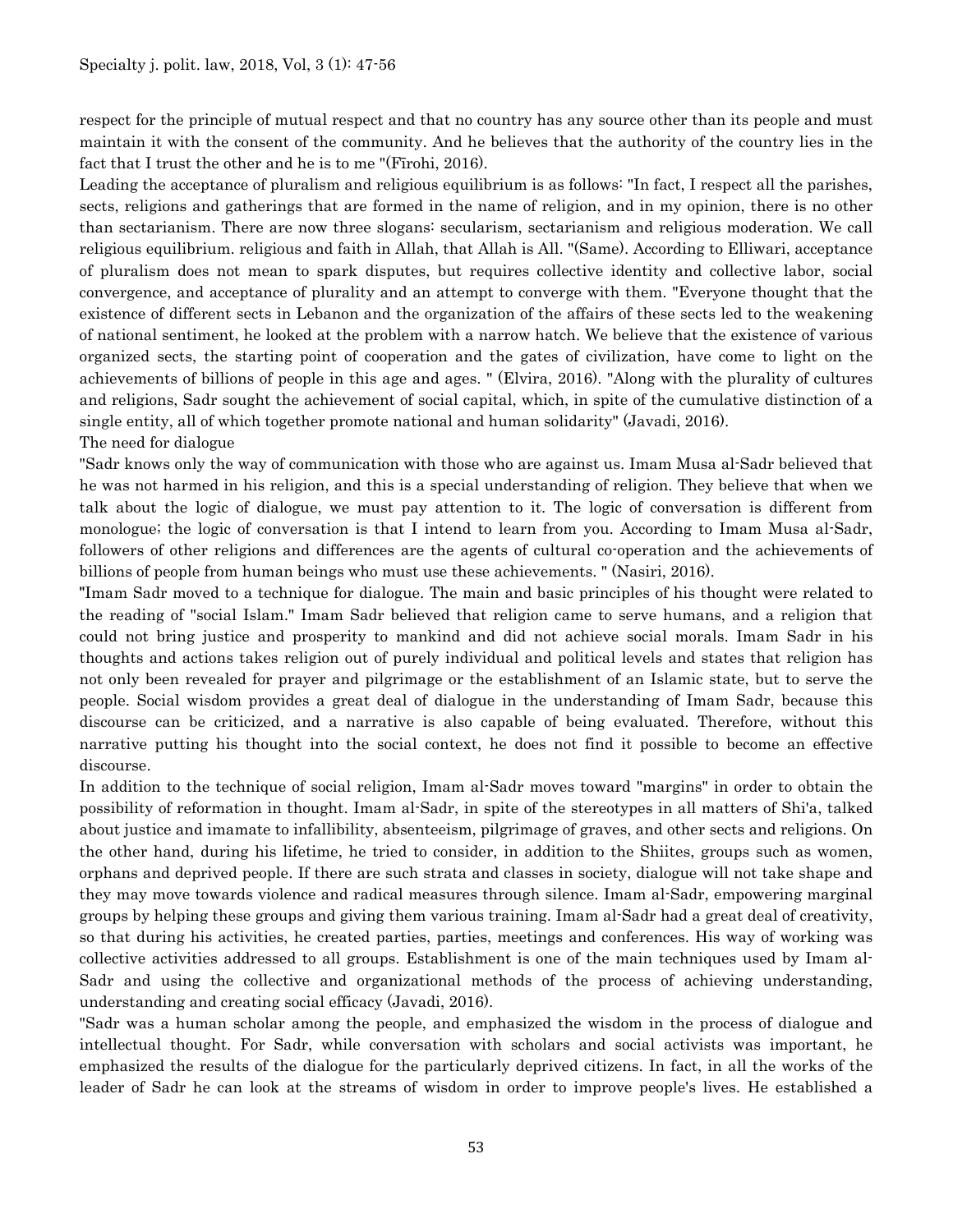technical school headed by Dr. Chamran for deprived children and orphaned Lebanon. It launched the disenfranchised movement and did not overlook any action to create jobs and social security.

Respecting citizens and recognizing controversial and controversial discourses, Imam Musa Sadr, had been able to engage in dialogue with many of them on public grounds. Dialogue has complex rules and can not be continued from criticizing and rejecting the competitor from the outset. Sadr sought the unity of the Islamic world and hated the division of sectarian arrogance. He criticized the critical approach of religious discourse and boldly believed that these approaches were in line with his own wisdom and came to this conclusion with his wisdom. He also paid special attention to the public sphere, among which he welcomed students, women and classes, and the questioner.

The conversation did not take place without power and without creation, in the techniques of negotiation and dialogue, the Imam Al-Sharif enlightened the identities clearly and explicitly. For Israel, it was always a discourse and geography of the usurper that was not tolerated and compromised. Sadr, with the priority given to activities and activities based on social welfare, has created a narrative of the creation of political movements and political actions that have a belief in dialogue and tolerance, but are based on principles and principles of hostility. Poverty, illiteracy, backwardness, tyranny, extremism and Israel are the mainstay of political Islam.

Believing in conversation means that others have things too. The conversation is not humiliated and it is not possible. If you ridicule your opponent within you, the actual conversation will not take shape "(Javadi, 2016).

## Dialogue is the way to treat the community

Imam Musa Sadr viewed Islamic origin from the point of view of the community and believed that the ultimate goal of Sharia was to realize Tibet's social life. This emphasis of the Imam of Moses on the social realities of Tayyebeh was raised considering the special conditions of the seminaries during his time against the minimum religious mission, which was the same propaganda. In the words of the Imam of Moses, he emphasized the need to expand the mission and mission of religion and depict the dignity and mission of the clergy as the prophets of the way in the province and guardianship of the community. By paying attention to the divine mission, the Prophet Muhammad (s) separated the invitation from the province and guardianship and states: "The human being is naturally civil and is part of society and can not be in an unscrupulous society, Stay competent Accordingly, at the beginning of the work of Islam, two important duties were assigned to the Prophet (s): the duty of the mission, the announcement of the invitation and mission of the Lord to the people, and the duty of the Provincial and Guardians; that is, Is obligated to build a competent society "(Sadr, 2012 A).

This attitude of the Imam Mohammad implies two things: first, the building of good societies and on the other hand, the province and the guardianship of the people by the clergy. Therefore, the social dimension of the teachings of Islam on this basis, the Imam of Moses sought to achieve a pattern of Islamic social construction that was active through the establishment of ties and consolidation of social relations; for this reason, the Imām Musa The system had a social relationship and worked hard to develop these linkages. On the basis of this, many of the teachings of Islam were interpreted by social thought. In this regard, Imam Musa, at one of his major speeches at the University of Dakar, Senegal, explained the social dimension of Islam, and all Islamic teachings in the four areas of culture, faith, commandments and Morality has a social connotation. He was of the opinion that what matters to dialogue is the result. Sometimes the result of dialogue is humiliation. Imam al-Sadr is optimistic. In her life, duty-bound commitments are widespread in all talks. He never ignores the inherent moral obligations. That is, they do not lie to them, they do not humiliate and do not leave. If there is institutionalization in someone's heart, a real conversation will take place. Like many of the sayings that happen today. Humility, humility, love and love for others to help in conversation. These personality traits were greatly appreciated in Imam Musa Sadr. According to Imam Musa al-Sadr, honesty and righteousness have been stated on this basis: religion is lying and hypocritical, as well as pride and arrogance. And when we look at these traits in a fundamental way, we understand the extent of their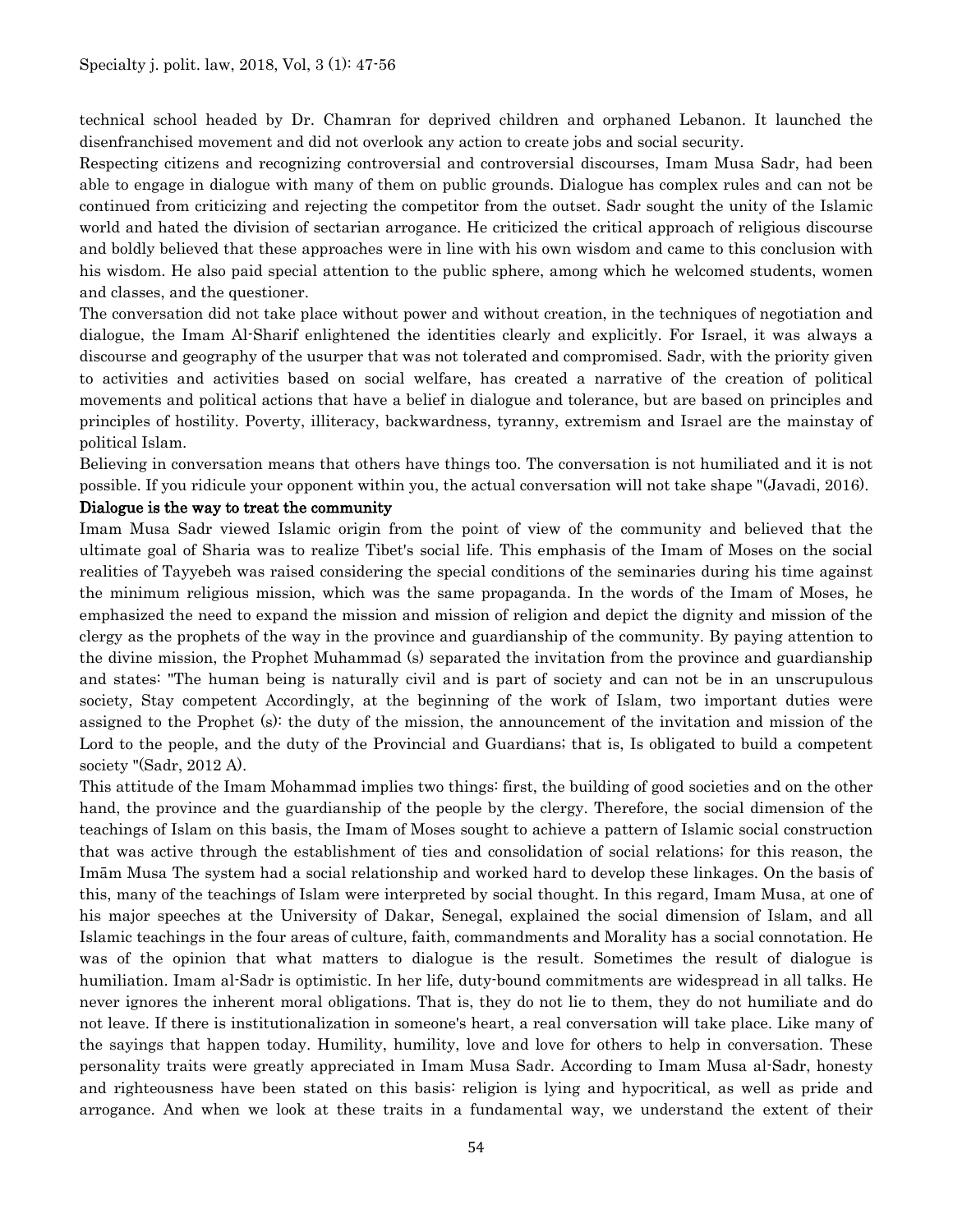negative impact on the individual and society's abilities. The lie of the facts and the forces that are ready to exchange human beings. The lie makes these forces overturned and unknown. Caprice and pride stop and freeze the ability of mankind. Because the proud guy feels that he has reached the level of self-sufficiency and is free from evolution, and people are stopping him from being adapted and completed by him. The person lying does not only mislead himself, the facts that he has with him would not be useful to people, because people do not come to him. In the view of Imam Musa Sadr, this creates two forms, himself and others. Imam Musa Sadr calls this the death of abilities and capacities. Imam Musa Sadr emphasizes in most of his discussions that speech must be accompanied by action. They themselves show it. If the dialogue is not accompanied by action, there is no sense in going forward. As we go to morality when we go to goodness "(Javadi, 2016).

## **Conclusion**

Imam Musa Sadr used religion, religion, nationality to consolidate the great Lebanese society, and tried to unify the religions, differences and religions, and tried to approximate the religions in Lebanon, and in some disagreements. Imam al-Sadr, with the acceptance of the freedom of all, even the poor and marginalized women, have provided a platform for the liberation of their talents and their abilities.

In a society where attention is given to the disadvantaged and the women, the level of violence decreases and everyone is enjoying justice, and all try to shape their talents and bestows the formation of a transcendental person.

The thought of Imam Musa Sadr accepts and recognizes not only the difference, which distinguishes people from each other, but also recognizes it as helping people to work together, unity and harmony, so that they can be together and by collective effort., To fulfill the duty of God's succession and take on his divine mission. For them, in their opinion, in the international community, we must accept the difference of opinion and the vote and the product and make it an ideal of perfect perfection and natural beauty that facilitates the process of familiarity, cooperation, progress, solidarity and unity. In fact, achieving peace is impossible without the coordination of cultural efforts and without achieving a unified approach. Also, peace will not be achieved if we want to harmonize all methods, opinions, processes and components.

During his career, Imam Sadr was able to launch one of the most idealistic forms of dialogue with the East and the West and among Muslims. It is necessary to revive the thought of Imam Sadr, which has been forgotten in the current era. To this end, some of the problems of Muslims in the present world are solved.

## References

- 1. Beheshti, A, M, F, The Pattern of Social Theology in the Thoughts and Works of Imam Musa Sadr, Unified Ummah, The Philosophy of Religion, Research Institute of Humanities and Cultural Studies, Year 5, Spring and Summer, 2016.
- 2. Elvira, M., The Twenty-Second Month of the Lesson of the Thought and Practice of Imam Musa Sadr on the subject of Thought Civilization, August 2016.
- 3. Farrokhan, M., Abducted Thought, First Edition, Imam Musa Sadr Cultural Research Institute Publications, 2006.
- 4. Feirahi, D, the report of the website quoted the public relations of Imam Musa Sadr, the sixteenth session of thought and practice, on the subject of "Imam Musa Sadr and the Muslim lifestyle in a diverse society." Tehran, 2016.
- 5. Harrany, H, Takf Alqul, Teacher's Society, Qom, 1404).
- 6. Javadi, M., "Conference of Dialogue and Civilization in the Thought of Imam Musa Sadr" Conferences of the Institute of Islamic Sciences and Culture, 2016.